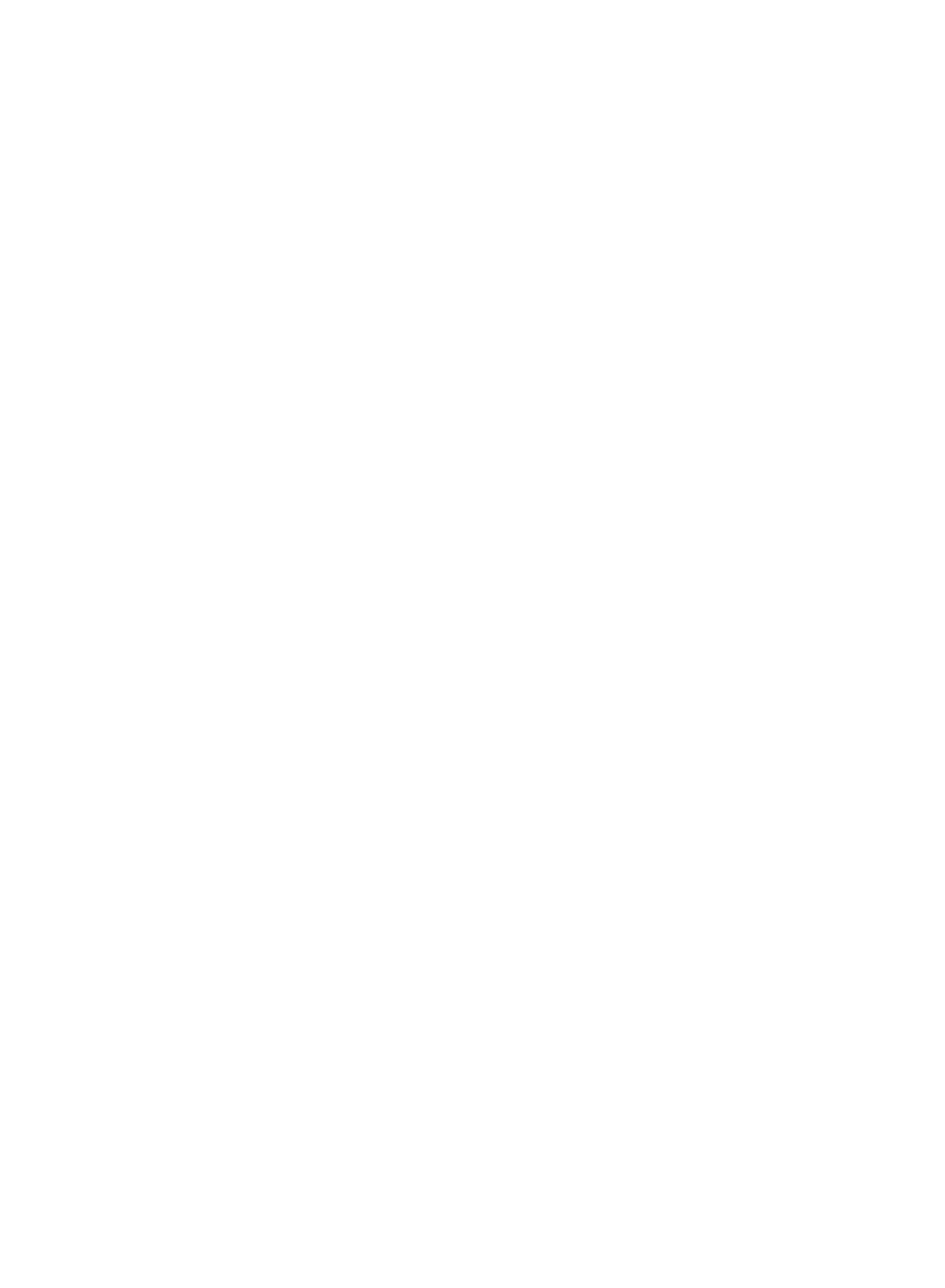## **CHAPTER 9**

### PUBLIC DISCLOSURE

**An Act to make provision for the public disclosure of the assets, income and liabilities of persons in public life and for matters incidental thereto or connected therewith.**  *12 of 1976 S.I. 11/1979* 

> *[Assent 7th October, 1976] [Commence*ment 3rd January, 1977]

- **1.** This Act may be cited as the Public Disclosure Act. Short title.
- **2.** In this Act, unless the context otherwise requires Interpretation.

"assets" means any property held in beneficial ownership whether in or outside The Bahamas;

"child" means a person under the age of twenty-one years who is the child, step-child, legitimate child or lawfully adopted child of any person;

"the Commission" means the Public Disclosure Commission established under section 3;

"declaration" means a declaration of assets, income and liabilities;

"liabilities" includes any obligation to pay money whether in or outside The Bahamas;

"Member of Parliament" means a Member of the House of Assembly;

"public appointee" means a member of the Public Service Commission or any person appointed to be a member of the governing body (by whatever name called), or officer or servant, of any corporation established by Act of Parliament for public purposes or of any subsidiary company of such corporation Ch. 308. registered under the Companies Act;

- "public officer" has the same meaning as in the Constitution;
- "Secretary" means the Secretary of the Commission;

–––––––––––––––––––––––––––––––––––––––––––––––––––––––––––––––––––––––––––––––

"Senator" means a Member of the Senate.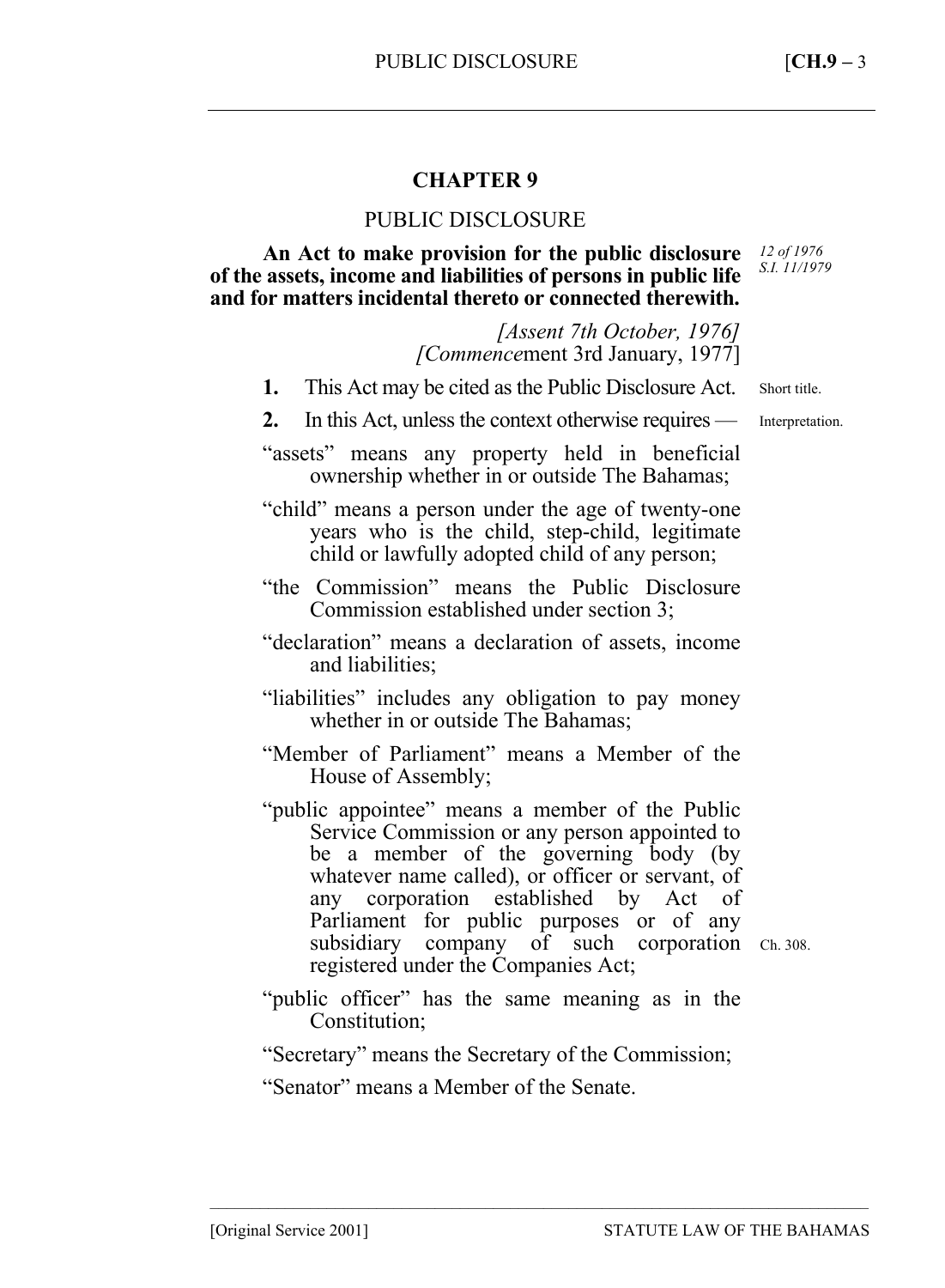**3.** (1) There is hereby established for the purposes of this Act a body to be known as the Public Disclosure Commission. (2) The First Schedule shall have effect as to the composition, powers and practice of the Commission and otherwise in relation thereto. **4.** (1) Every Senator and Member of Parliament shall furnish to the Commission, as and when required to do so by this section, a declaration of assets, income and Establishment of Public Disclosure Commission. First Schedule. Duty of Senators and Members to furnish declarations.

> (2) A declaration shall be furnished pursuant to subsection  $(1)$  —

> liabilities in the form prescribed by Form A in the Second

- (a) in the case of a person who is a Senator or Member of Parliament on the 31st day of December, 1977, before the 1st day of March next following that date, in respect of his assets, income and liabilities as at the 31st day of December, 1977;
- (b) in the case of a person appointed a Senator or elected a Member of Parliament, as the case may be, at any time after the 31st day of December, 1977, within three months from the date of such appointment or election, as the case may be, in respect of his assets, income and liabilities as at the previous 31st day of December,

and thereafter on the 31st day of December, in each year that he is a Senator or Member of Parliament, in respect of his assets, income and liabilities as at the 31st day of December in each year, so, however, that a declaration required to be furnished on the 31st day of December in any year shall be deemed to comply with the requirement of this subsection if it is furnished before the 1st day of March next following that date;

(c) in the case of every person who ceases to be a Senator or Member of Parliament, at any time after the 31st day of December, 1977, on the first anniversary of the date on which he ceases to be a Senator or Member of Parliament, in respect of his assets, income and liabilities, covering the period from the date of his last declaration to the date on which he is required under this paragraph to furnish a declaration.

Second Schedule.

Schedule.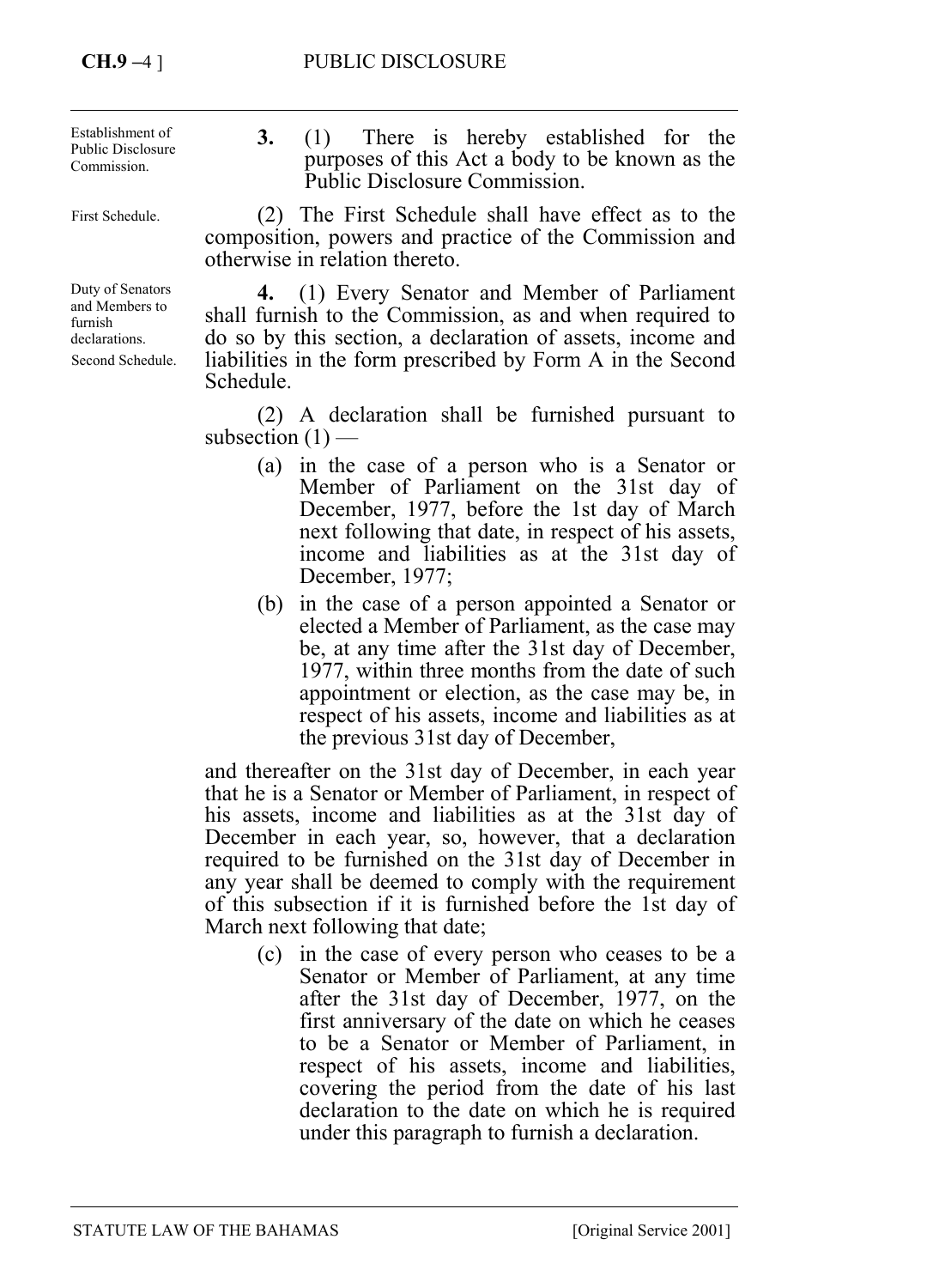**5.** (1) A declaration shall include such particulars as are known to the declarant of the assets, income and liabilities of himself, of his spouse and of his children: Contents of declaration.

Provided that —

- (a) if the spouse was not living with the declarant for a continuous period of three months during the period in relation to which the declaration is made; or
- (b) if a child of the declarant has attained the age of eighteen years and was not living with the declarant at any time during the period in relation to which the declaration is made,

the particulars required to be furnished by this subsection shall be limited to assets held by the spouse or child (as the case may be) in trust for, or as agent of, the declarant; so, however, that nothing in this subsection shall be construed as precluding the Commission from requiring from a declarant any additional particulars the Commission may think fit.

(2) A declaration furnished pursuant to section 4 or 9 may be accompanied by a statement of affairs certified by a chartered accountant if the declarant so thinks fit.

**6.** (1) The Commission shall examine every declaration furnished to it and may request from a Senator or Member of Parliament any information or explanation relevant to a declaration made by him which, in its opinion, would assist it in its examination.

(2) Where upon an examination under subsection (1) the Commission is satisfied that a declaration has been fully made, it shall publish a summary of that declaration in the *Gazette* in the form prescribed by Form B in the Second Schedule.

(3) Where the Commission publishes a summary of a declaration under subsection (2) any person may make a written complaint to the Commission in relation to that summary.

- **7.** (1) Where —
- (a) upon an examination under section 6(1) the Commission is not satisfied that a declaration has been fully made and is of the opinion that further investigation is necessary; or

–––––––––––––––––––––––––––––––––––––––––––––––––––––––––––––––––––––––––––––––

Further inquiry into declarations.

Examination of declarations and publication of summary of disclosure.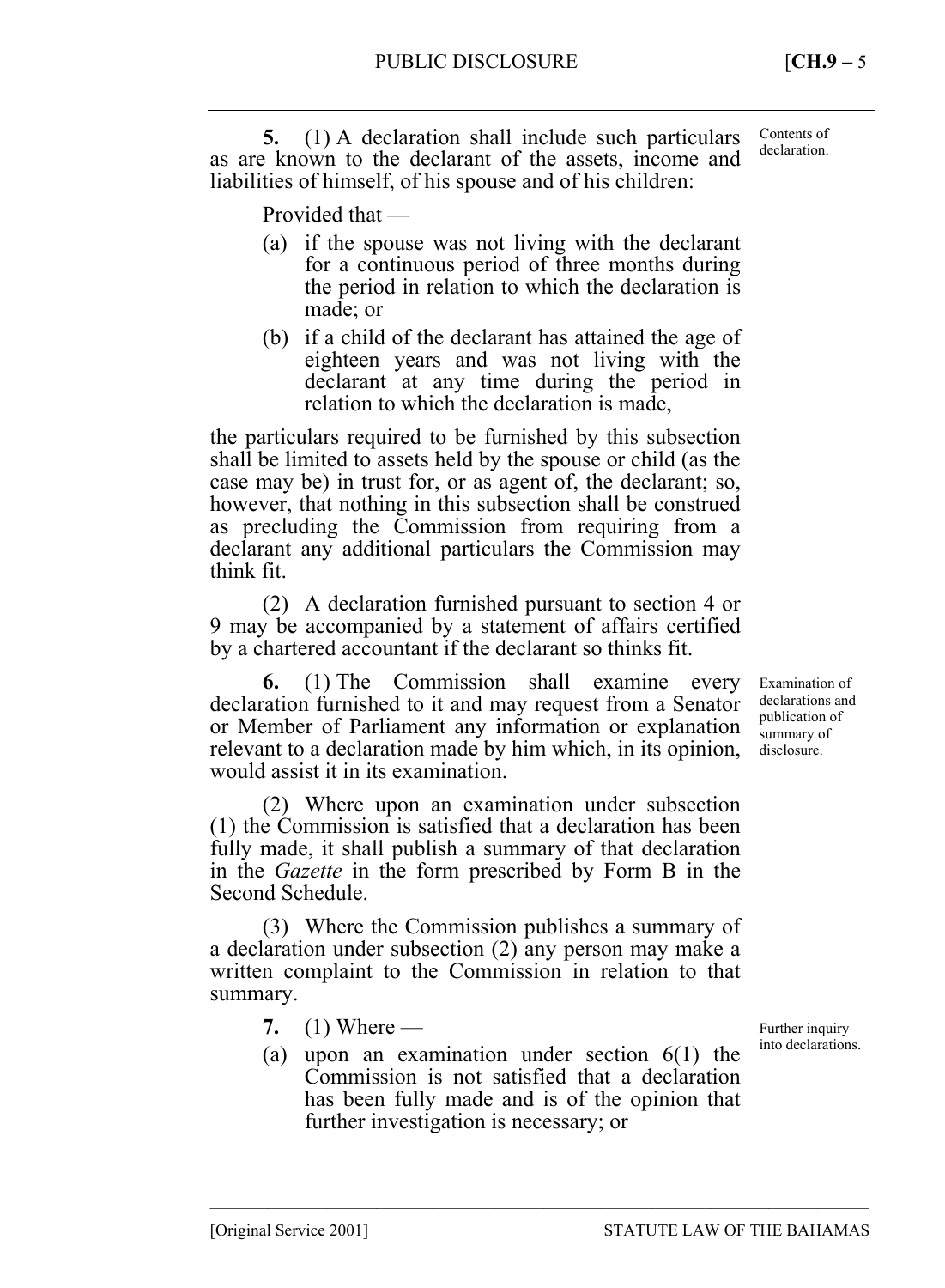(b) after a summary of a declaration has been published in the *Gazette* under section 6(2) and any person makes a written complaint to the Commission in relation to that summary and the Commission, after consideration of the complaint, is of the opinion that the complaint should be investigated,

the Commission may —

- (i) in writing request the Senator or Member of Parliament concerned or the complainant to furnish such further information or documents as it may require, within such time as it may specify;
- (ii) in writing require the Senator or Member of Parliament concerned to attend on the Commission at such time as may be specified by the Commission;
- (iii) make such independent inquiries and investigation relating to the declaration or complaint as it thinks necessary;
- (iv) summon witnesses, require the production of documents and do all such things as it considers necessary or expedient for the purpose of carrying out its functions; and
- (v) in respect of paragraph (b), in addition, summon the complainant, hear the complainant, (who may be represented by a counsel and attorney), and any witnesses of the complainant in support of the complaint.

(2) Where a Senator or Member of Parliament is required to attend on the Commission pursuant to subsection (1), he shall have the right to be accompanied and represented by a counsel and attorney for the purposes of such enquiry, and may require the Commission to summon such witnesses as he thinks necessary.

Commission to report.

- **8.** (1) Where —
- (a) any person fails to furnish the Commission with a declaration which he is required to furnish in accordance with this Act; or
- (b) the Commission examines a declaration and any related information or documents, or conducts an enquiry into any such declaration or into a complaint made in respect of any summary of a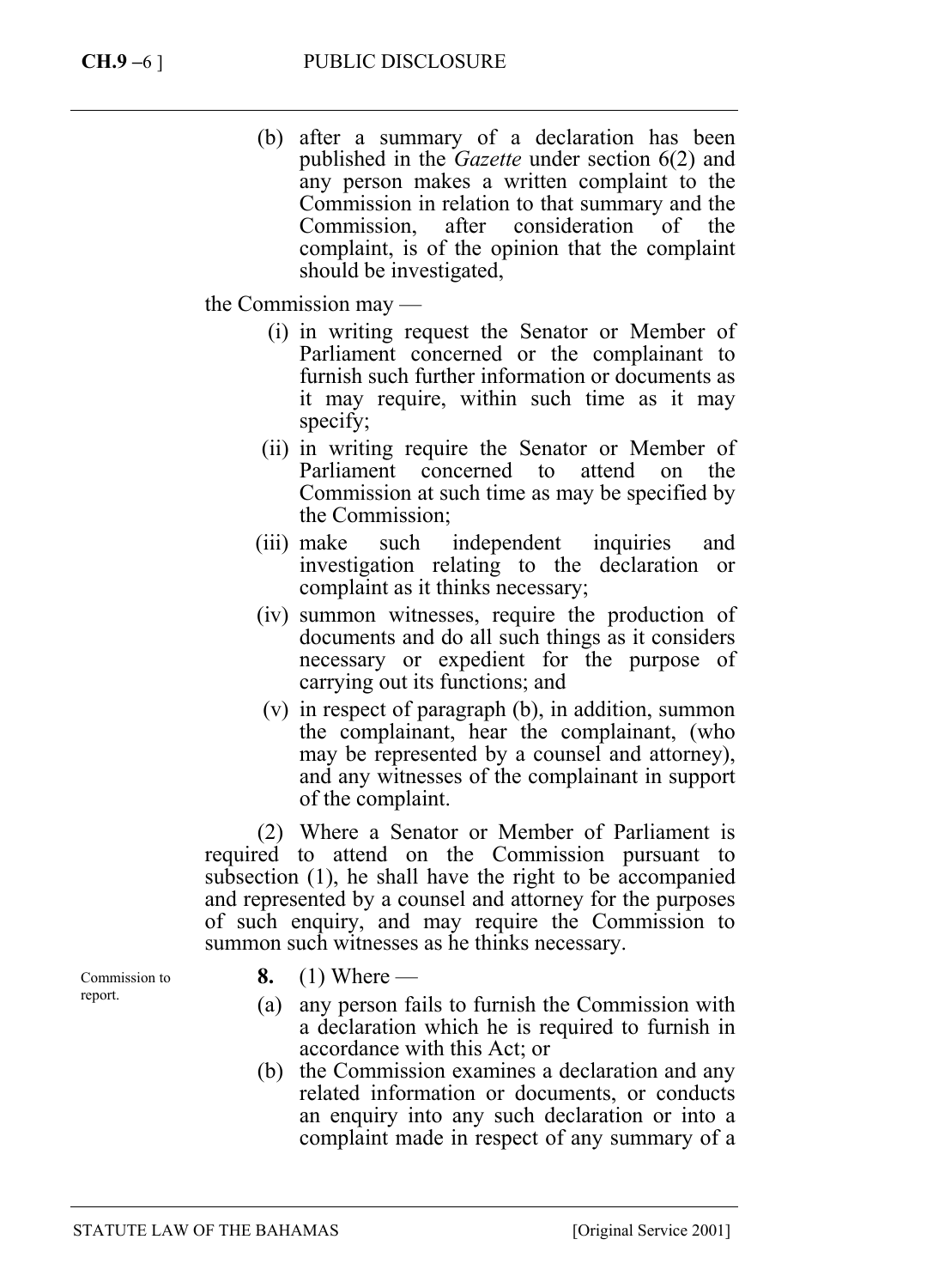declaration and is not satisfied with any aspect thereof,

the Commission shall report the matter (setting out such details and particulars as the Commission in its discretion thinks fit) to the Prime Minister and the Leader of the Opposition.

(2) The Prime Minister or the Leader of the Opposition, when a report is made pursuant to subsection  $(1)$ , may —

- (a) publish by way of communication to the House of Assembly any information furnished to him by the Commission;
- (b) cause to be published to the Senate any information furnished to him by the Commission;
- (c) authorize the furnishing of any information furnished to him by the Commission to the Attorney-General or the Commission of Police.

(3) Where the Commission after conducting an enquiry in accordance with section 7(1) into any complaint made under section 6(3) is satisfied that the complaint is groundless or has not been substantiated it shall publish a statement in the *Gazette* to that effect, and in addition, where the complaint is groundless, the Commission shall report the matter to the Attorney-General.

**9.** (1) Subject to the provisions of this section, the Prime Minister may, by notice published in the *Gazette*, apply this Act to any —

Application of Act to members of Commission and public servants.

- (a) member of the Commission;
- (b) public appointee or class of public appointee; or
- (c) public officer or class of public officer,

as may be designated in the notice.

(2) Sections 4, 6(2) and (3) shall not apply to a person to whom this section applies.

(3) Any person to whom this Act is applied under subsection (1) shall furnish to the Commission, a declaration in the form prescribed by Form A in the Second Schedule. Second Schedule —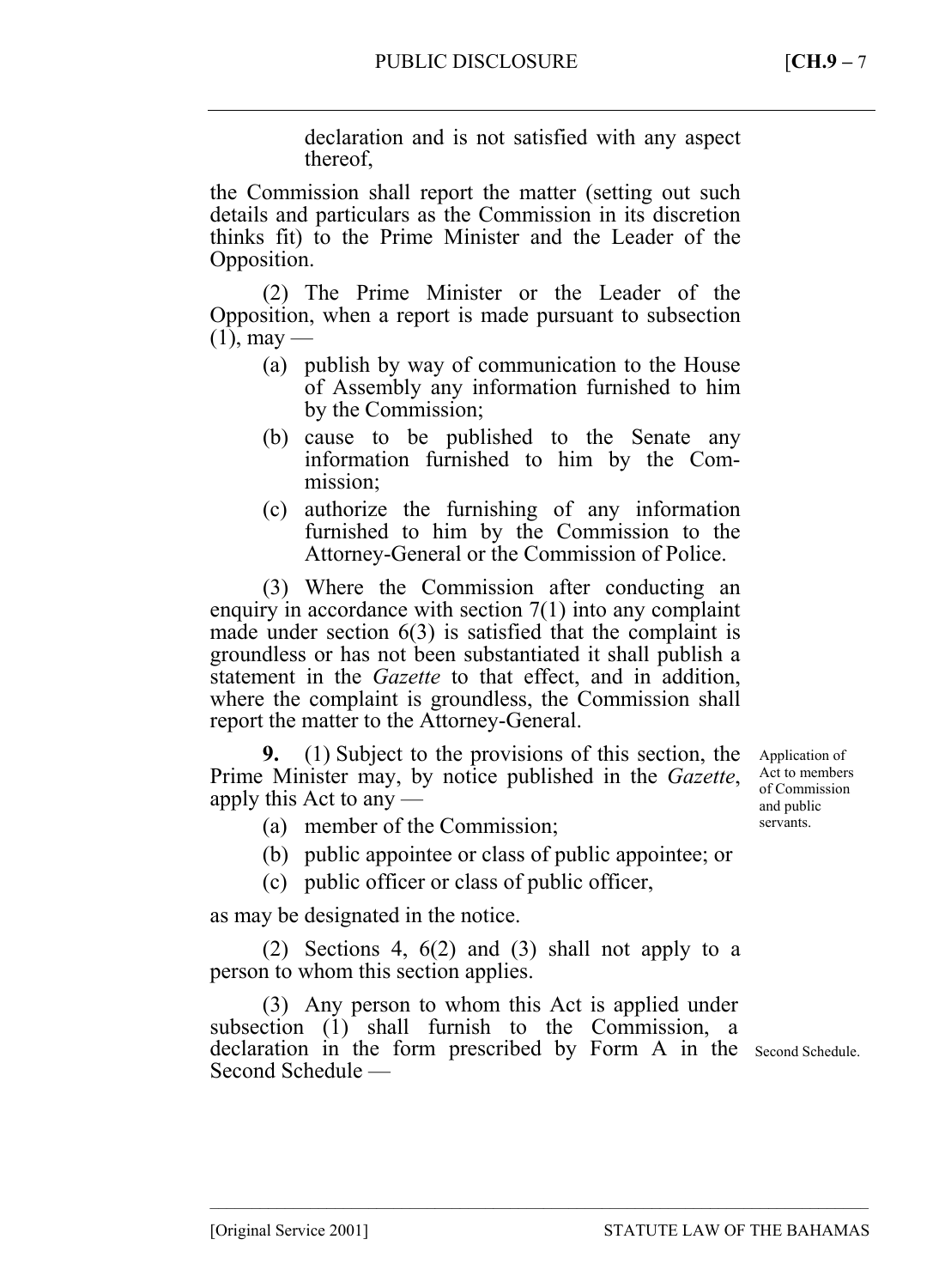- (a) before the 1st day of March next following the publication of the notice under subsection (1), in respect of his assets, income and liabilities as at the previous 31st day of December;
- (b) thereafter, on the 31st day of December in each year that he is a member of the Commission, public appointee, or public officer, in respect of his assets, income and liabilities as at the 31st day of December in each year, so, however, that a declaration required to be made on the 31st day of December in any year shall be deemed to comply with the requirements of this paragraph if it is made before the 1st day of March next following that date;
- (c) at the end of twelve months from the date on which he ceases to be a member of the Commission, public appointee, or public officer, in respect of his assets, income and liabilities covering the period from the date of his last declaration to the date on which he is required under this paragraph to furnish a declaration.

(4) Sections 5,  $6(1)$ , 7 and 10 to 14 inclusive shall apply to a person to whom this section applies as they apply to a Senator or Member of Parliament.

(5) Section 8(1) shall apply to a person to whom this section applies, except that the report of the commission shall be made to the Prime Minister and to the Attorney-General and not to any other person, and section 8(2) and (3) shall not apply.

(6) The Prime Minister or the Attorney-General, when a report is made pursuant to subsection  $(5)$ , may authorize the furnishings of information to such persons as he may specify in writing.

(7) The Schedules shall apply, *mutatis mutandis*, to a person to whom this section applies as they do to a Senator or Member of Parliament.

**10.** (1) Subject to subsection (3), every member of the Commission and every other person having official duty under this Act, or being employed in the administration of this Act, shall deal with all documents and information,

Duty as to secrecy and to make declaration.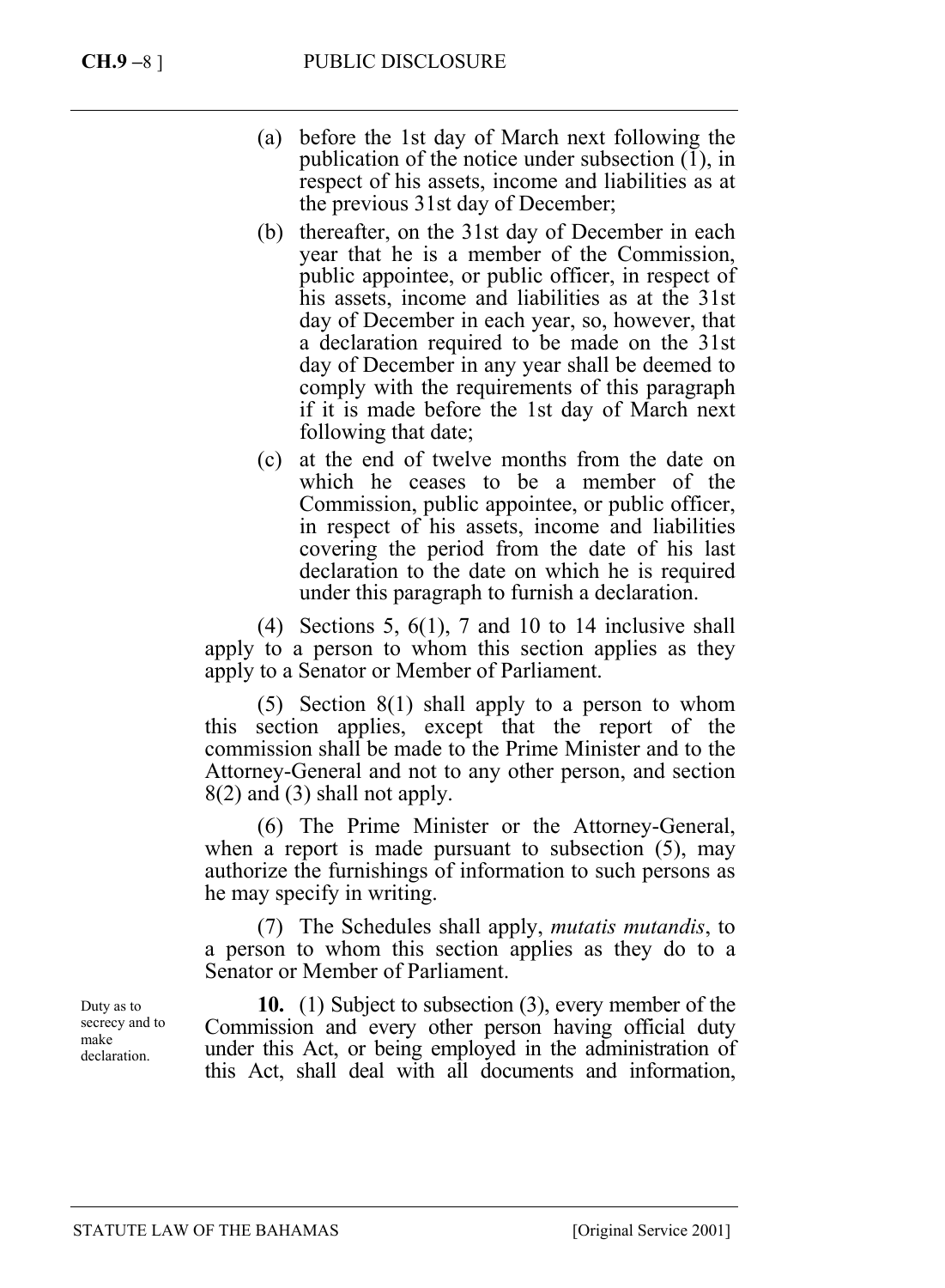and all other matters relating to a declaration, as secret and confidential, and shall make and subscribe a declaration to that effect before the Registrar-General or the Registrar of the Supreme Court.

(2) Every person required under subsection (1) to deal with the matters specified therein as secret and confidential who at any time communicates or attempts to communicate such information or anything contained in such documents to any person —

- (a) other than a person to whom he is authorized under this Act to communicate it; or
- (b) otherwise than for the purposes of this Act,

shall be guilty of an offence and liable on conviction on information to a fine not exceeding five thousand dollars or to imprisonment for a term not exceeding two years or to both such fine and imprisonment.

(3) Any person who receives any information or anything contained in such documents as aforesaid knowing, or having reasonable ground to believe, at the time when he receives it, that it is communicated to him in contravention of this Act, shall be guilty of an offence unless he proves that the communication to him of the information or of anything contained in any document was contrary to his desire.

(4) A person guilty of an offence under subsection (3) shall be liable on conviction on information —

- (a) if the information or anything contained in a declaration, or other document is published, to a fine not exceeding ten thousand dollars or to imprisonment for a term not exceeding four years or to both such fine and imprisonment; or
- (b) in any other case, to a fine not exceeding five thousand dollars or to imprisonment for a term not exceeding two years or to both such fine and imprisonment.

**11.** The records of the Commission and any information revealed by the evidence of a witness before the Commission shall not be produced or disclosed to any court other than to such extent as may be necessary for the purposes of proceedings relating to a charge under section 10 or 13 or under the law relating to perjury.

–––––––––––––––––––––––––––––––––––––––––––––––––––––––––––––––––––––––––––––––

Protection of disclosures to the Commission.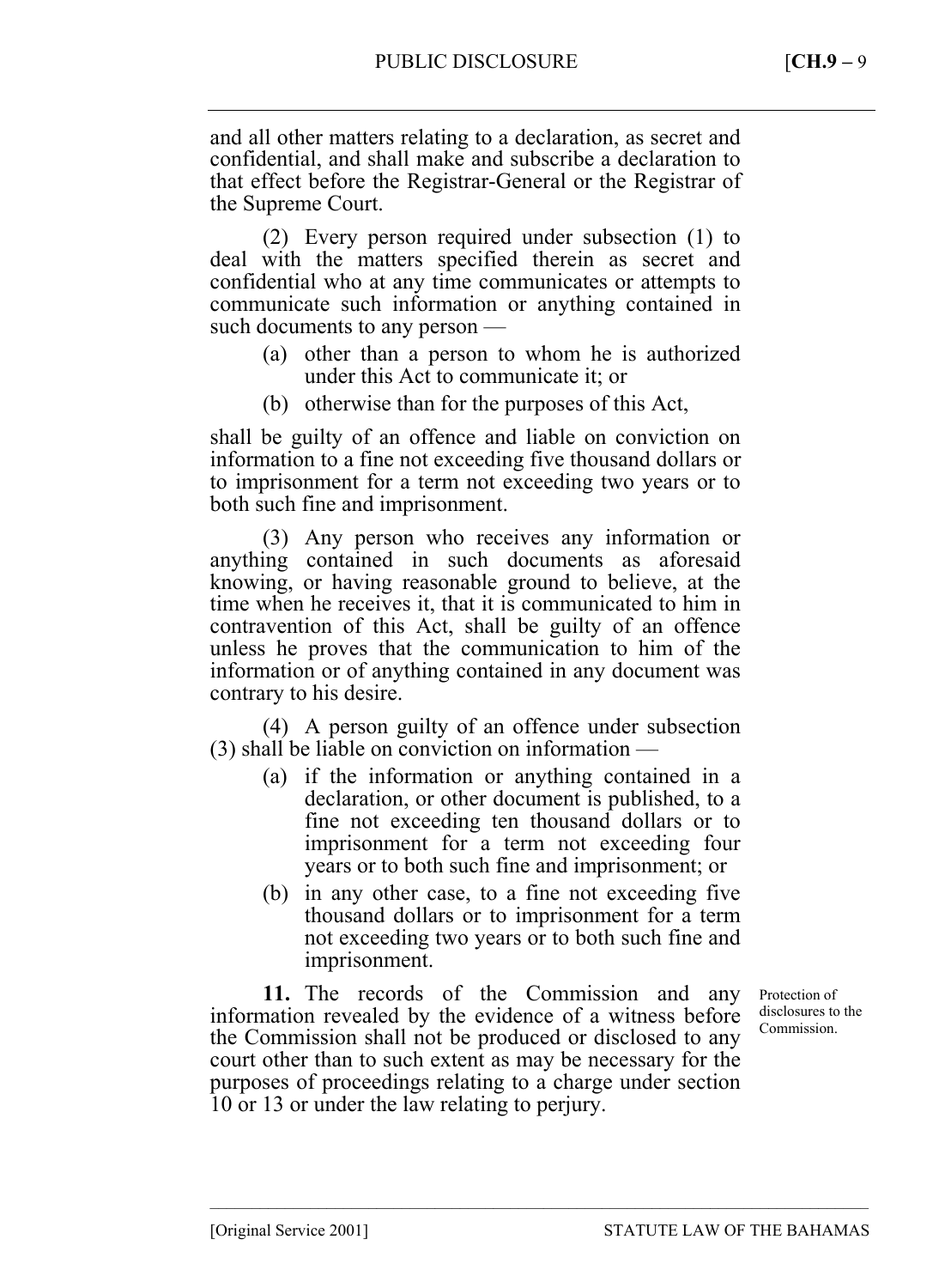| Regulations.     | 12. The Commission may make regulations —<br>(a) prescribing the manner in which enquiries may<br>be carried out and any matters incidental to or<br>consequential on such enquiries;                                                                                                                             |
|------------------|-------------------------------------------------------------------------------------------------------------------------------------------------------------------------------------------------------------------------------------------------------------------------------------------------------------------|
| Second Schedule. | (b) amending the forms specified in the Second<br>Schedule;                                                                                                                                                                                                                                                       |
|                  | prescribing the period within which<br>(c)<br>any<br>information required by the Commission should<br>be furnished;                                                                                                                                                                                               |
|                  | prescribing any matter or thing, whether similar<br>(d)<br>to the above or not, in respect of which it may be<br>expedient to make regulations for the purpose of<br>carrying this Act into effect.                                                                                                               |
| Offences.        | 13. (1) Any person who —                                                                                                                                                                                                                                                                                          |
|                  | fails without reasonable cause, to furnish to the<br>(a)<br>Commission a declaration which he is required<br>to furnish in accordance with the provisions of<br>this Act:                                                                                                                                         |
|                  | knowingly makes any false statement in such<br>(b)<br>declaration;                                                                                                                                                                                                                                                |
|                  | fails without reasonable cause to give such<br>(c)<br>information or explanation as the Commission<br>may require under section 6 or 7;                                                                                                                                                                           |
|                  | after a summary of a declaration has been<br>(d)<br>published in the Gazette pursuant to section<br>$6(2)$ ,<br>publishes<br>statement<br>whatever<br>any<br>challenging the accuracy of that summary or the<br>honesty or credibility of the declarant, otherwise<br>than by way of complaint to the Commission; |
|                  | makes any frivolous, vexatious or groundless<br>(e)<br>complaint to the Commission in relation to a<br>summary of a declaration;                                                                                                                                                                                  |
|                  | (f)<br>fails without reasonable cause to attend an<br>enquiry being conducted by the Commission<br>under section 7; or knowingly gives any false<br>information in such enquiry,                                                                                                                                  |

shall be guilty of an offence and shall on conviction on information, be liable to a fine not exceeding ten thousand dollars or to imprisonment for a term not exceeding two years, or to both such fine and imprisonment, and where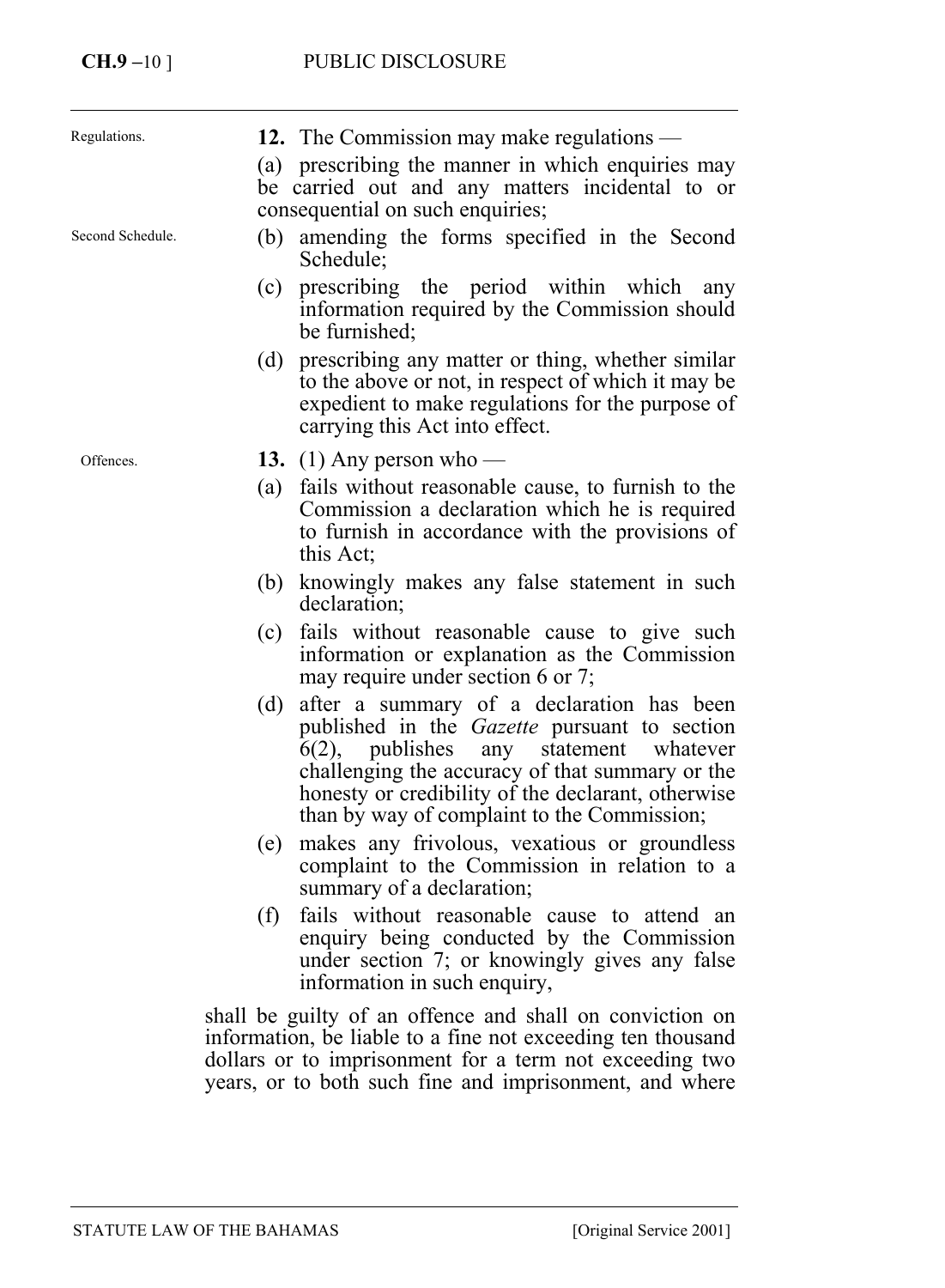the offence involves the deliberate non-disclosure of the property of a Senator or Member of Parliament, the court shall, in addition to the imposition of a fine or term of imprisonment or both —

- (i) if the property involved is situate within The Bahamas, declare that it be forfeited to the Government;
- (ii) if the property involved is situate outside The Bahamas, order that an amount equivalent to the value of such property (the value to be assessed as directed by the court), be paid by the Senator or Member of Parliament to the Government.

(2) Payment of all sums due to the Government pursuant to paragraph (ii) of subsection (1) may be enforced in like manner as a debt due to the Government and any proceedings thereon on behalf of the Government may be taken summarily, without limit of amount.

**14.** A prosecution for an offence under section 10 or 13 shall not be instituted without the written consent of the Attorney-General.

**15.** Notwithstanding anything contained in this Act the Commission may in any particular case for good cause extend the time for the furnishing of a declaration under this Act after the expiration thereof for a further period not exceeding thirty days.

#### **FIRST SCHEDULE (Section 3)**

#### **PART I THE COMMISSION**

**1.** The Commission shall consist of three members appointed by the Governor-General, upon the recommendation of the Prime Minister alter consultation with the Leader of the Opposition:

Provided that in any case where a declaration under this Act is required to be made by a member of the Commission, the Commission shall consist of the Prime Minister, the Leader of the Opposition and a member of the Commission other than the member making the declaration appointed by the Governor-**General** 

–––––––––––––––––––––––––––––––––––––––––––––––––––––––––––––––––––––––––––––––

Fiat of the Attorney-General.

Power to extend time for furnish ing declarations.

Constitution of Commission.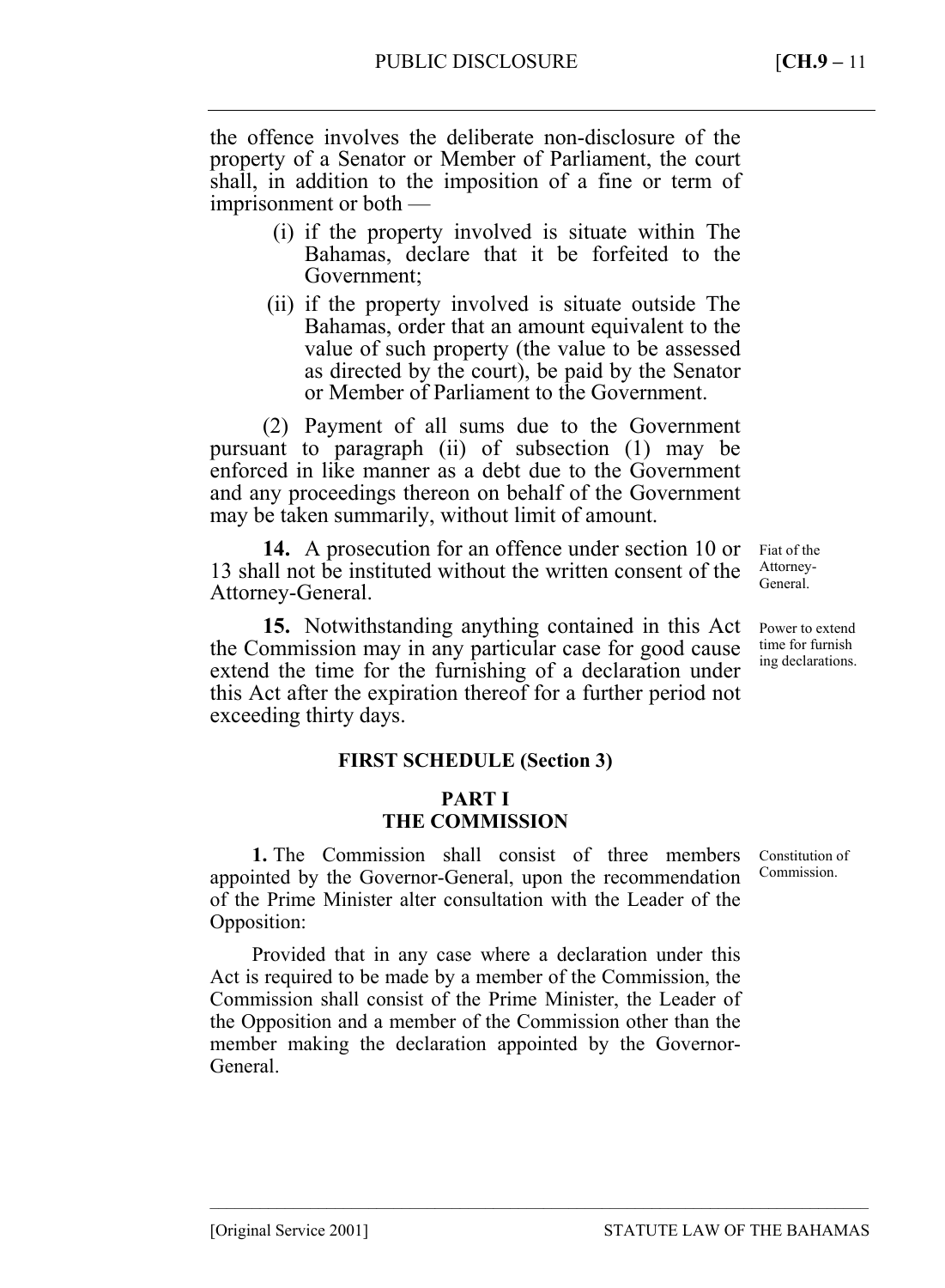| Tenure of office.             | <b>2.</b> The members shall be appointed by instrument in writing<br>and shall, subject to the provisions of this Schedule, hold office<br>for such period not exceeding five years, as the Governor-<br>General may direct in the instrument of appointment.                                                   |
|-------------------------------|-----------------------------------------------------------------------------------------------------------------------------------------------------------------------------------------------------------------------------------------------------------------------------------------------------------------|
| Re-appointment.               | <b>3.</b> Every member shall be eligible for re-appointment.                                                                                                                                                                                                                                                    |
| Chairman.                     | 4. (1) The Governor-General shall appoint one of the<br>members to be Chairman of the Commission.                                                                                                                                                                                                               |
|                               | The Chairman shall preside at all meetings of the<br>(2)<br>Commission at which he is present, and in the case of the<br>Chairman's absence from any meeting, the members present and<br>forming a quorum shall elect one of their number to preside at<br>that meeting.                                        |
| Acting<br>appointments.       | <b>5.</b> If any member is absent or unable to act the Governor-<br>General may appoint any person to act in the place of that<br>member.                                                                                                                                                                       |
| Resignation                   | <b>6.</b> (1) Any member other than the Chairman may at any<br>time resign his office by instrument in writing addressed to the<br>Governor-General and transmitted through the Chairman and<br>from the date of receipt by the Governor-General of such<br>instrument, that person shall cease to be a member. |
|                               | The chairman may at any time resign his office by<br>(2)<br>instrument in writing addressed to the Governor-General and<br>such resignation shall take effect as from the date of receipt by<br>the Governor-General of that instrument.                                                                        |
| Revocation of<br>appointment. | 7. (1) The Governor-General upon the recommendation of<br>the Prime Minister after consultation with the Leader of the<br>Opposition may at any time revoke the membership of any<br>member.                                                                                                                    |
|                               | Without prejudice to the generality of subparagraph<br>(2)<br>(1), a recommendation pursuant to that subparagraph, shall have<br>regard to any representations made by a Senator or Member of<br>Parliament showing cause why, a person should not remain a<br>member of the Commission.                        |
| Filling of<br>vacancies.      | <b>8.</b> If any vacancy occurs in the membership of the Commission<br>such vacancy shall be filled by the appointment of another member.                                                                                                                                                                       |
| Gazetting of<br>membership.   | <b>9.</b> The names of all members of the Commission as first<br>constituted and every change therein, shall be published in the<br>Gazette.                                                                                                                                                                    |
| Funds of the<br>Commission.   | 10.<br>The funds of the Commission shall consist of such<br>funds as may from time to time be placed at its disposition for                                                                                                                                                                                     |

Accounts and audit.

as may be lawfully paid to the Commission. **11.** The Commission shall keep proper accounts of its receipts, payments, assets and liabilities and such accounts shall be audited annually by an auditor appointed in each year by the Commission with the approval of the Prime Minister.

the purposes of this Act by Parliament, and such other moneys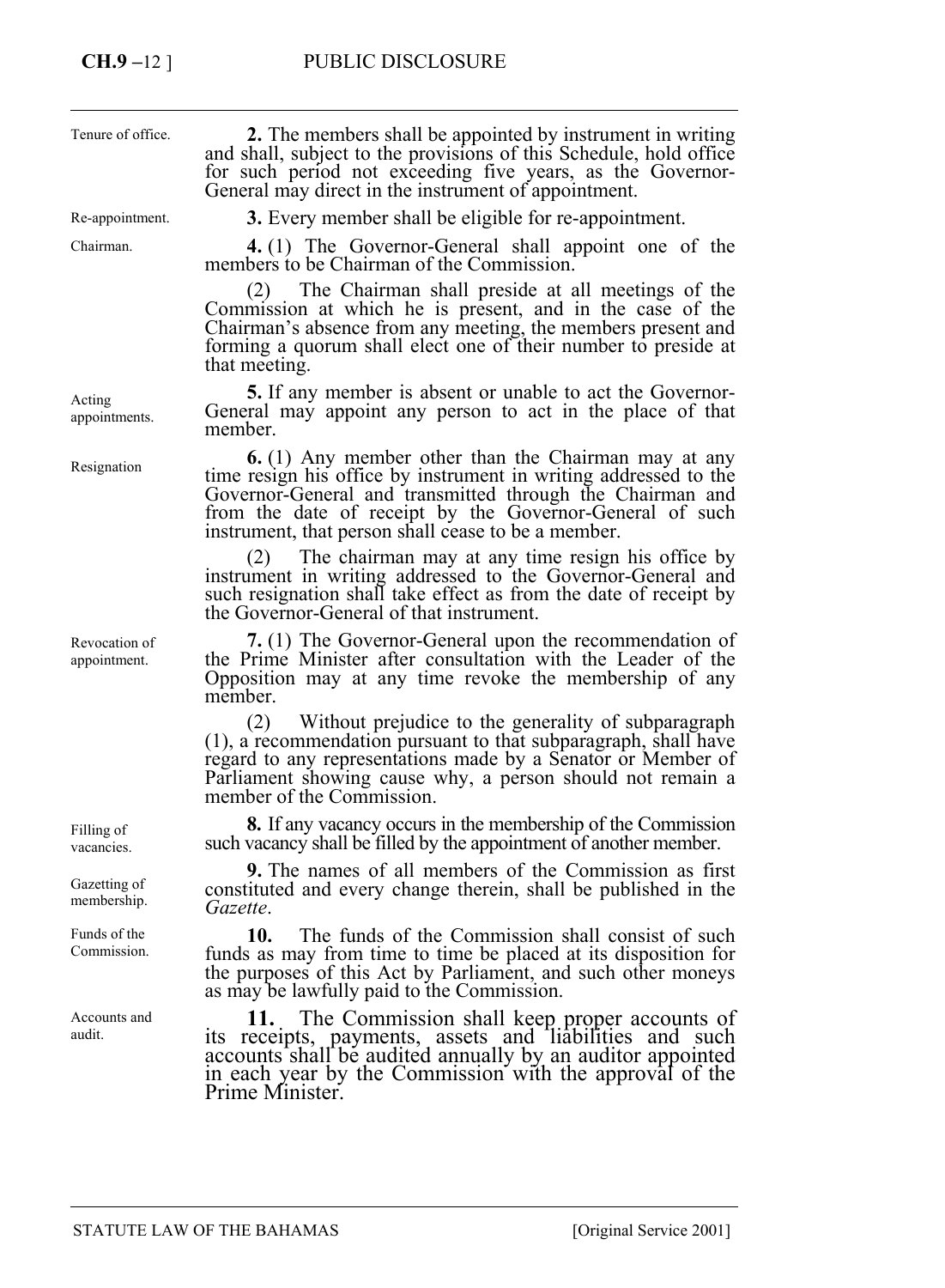**12.** The Commission shall before the 31st day of December in each year submit to the Prime Minister for approval its estimates of revenue and expenditure in respect of the period commencing on the 1st day of January next following and ending on the 31st day of December.

**13.** The Commission shall appoint and employ at such remuneration and on such terms and conditions as it thinks fit, a Secretary and such other officers and servants as it thinks necessary for the proper carrying out of the provisions of this Act:

Provided that no salary in excess of five thousand dollars shall be assigned to any post without the prior approval of the Prime Minister.

**14.** (1) The seal of the Commission shall be kept in the custody of the Chairman and shall be affixed to instruments pursuant to a resolution of the Commission in the presence of the Chairman and any other member.

(2) The seal of the Commission shall be authenticated by the signatures of the Chairman and one other member.

(3) All documents other than those required by law to be made by and under seal, and all decisions, of the Commission may be signified under the hand of the Chairman or the Secretary.

**15.** (1) The Commission shall meet at such times as may be expedient for the carrying out of its functions and such meetings shall be held on such days and all such places as the Chairman may determine.

(2) A quorum of the Commission shall be two.

(3) The decision of the Commission shall be by a majority of votes and, in addition to an original vote, the Chairman shall have a casting vote in any case in which the voting is equal.

(4) Minutes in proper form of each meeting of the Commission shall be kept.

(5) The validity of the proceedings of the Commission shall not be affected by any vacancy amongst the members thereof or by any defect in the appointment of any member thereof.

**16.** No member shall be personally liable for any act or default of the Commission done or omitted to be done in good faith in the course of the operations of the Commission. members.

–––––––––––––––––––––––––––––––––––––––––––––––––––––––––––––––––––––––––––––––

Protection of

Annual reports and estimates.

Staff of Commission.

Seal and execution of documents.

Procedure and meetings.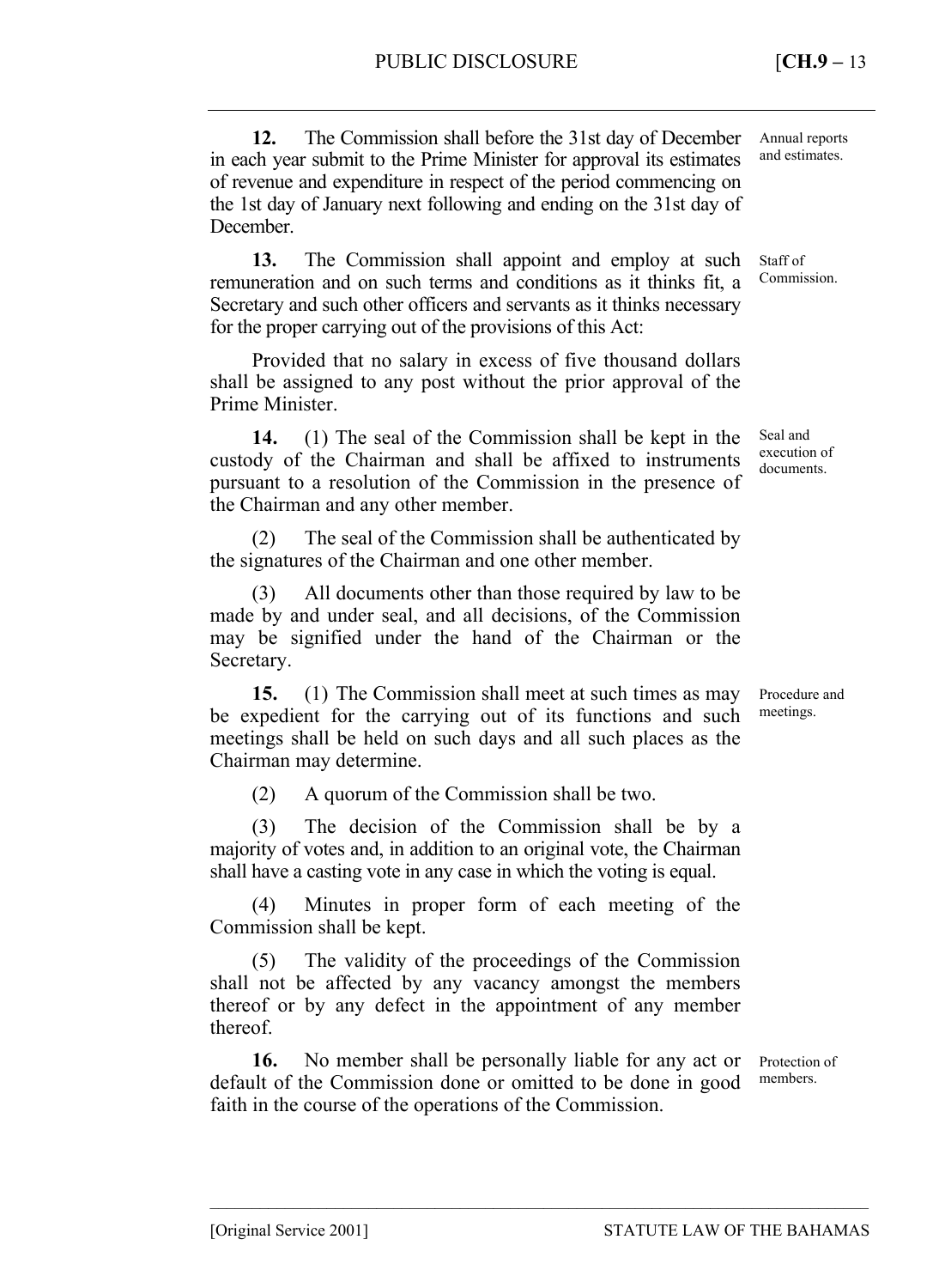## **PART II**

## **POWERS OF COMMISSION REGARDING WITNESSES**

Powers of the Commission.

Issue of summons.

Second Schedule.

Witnesses may be examined on oath.

Duty and privileges of witnesses.

**1.** The Commission shall have power to summon witnesses, require the production of documents and to do all such things as it considers necessary or expedient for the purpose of carrying out its functions.

**2.** (1) Any summons to attend, to give evidence or to produce documents before the Commission shall be notified to the person required to attend or to produce the documents and shall be issued under the hand of the Secretary and of any member of the Commission.

(2) A summons under this paragraph shall be in the form set out in Form C in the Second Schedule and may be served on the person mentioned therein either by delivering to him a copy thereof or by leaving a copy thereof at his usual or last known place of abode in The Bahamas, with some adult person.

(3) A summons under this paragraph may be served by any person deputed by the Commission or by a police officer.

**3.** The Commission may require that any facts, matters or things relating to the subject of enquiry be verified or otherwise ascertained by the oral examination of witnesses; and may cause any such witnesses to be examined upon oath which the Chairman or the Secretary is hereby authorized to administer.

**4.** (1) All persons summoned to attend and give evidence or to produce any paper, book, record or document before the Commission —

- (a) shall be bound to obey the summons served upon them;
- (b) shall be entitled, in respect of such evidence or the disclosure of any communication or the production of any such paper, book, record or document, to the same right or privilege as before a court of law.
	- $(2)$  Any person who —
- (a) without sufficient cause, fails or refuses to attend before the Commission in obedience to a summons issued under this Act, or fails or refuses to produce any paper, book, record or document which he was required by such summons to produce; or
- (b) being a witness, leaves a meeting of the Commission without the permission of the Commission; or
- (c) being a witness, refuses without sufficient cause to answer any question put to him by or with the permission of the Commission; or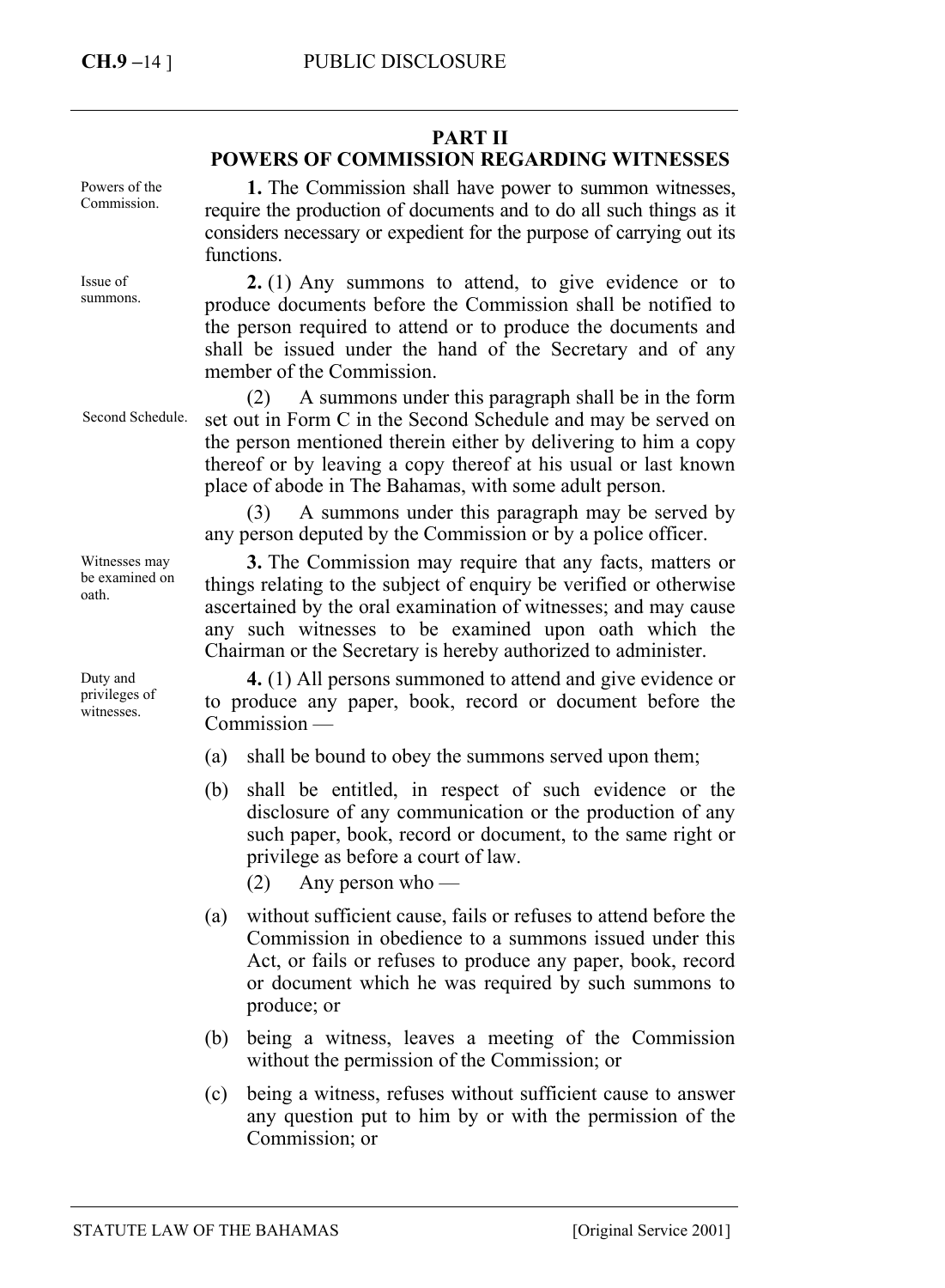(d) wilfully obstructs or interrupts the proceedings of the Commission,

shall be liable on summary conviction to a fine not exceeding five hundred dollars or in default of payment thereof to imprisonment for a term not exceeding six months.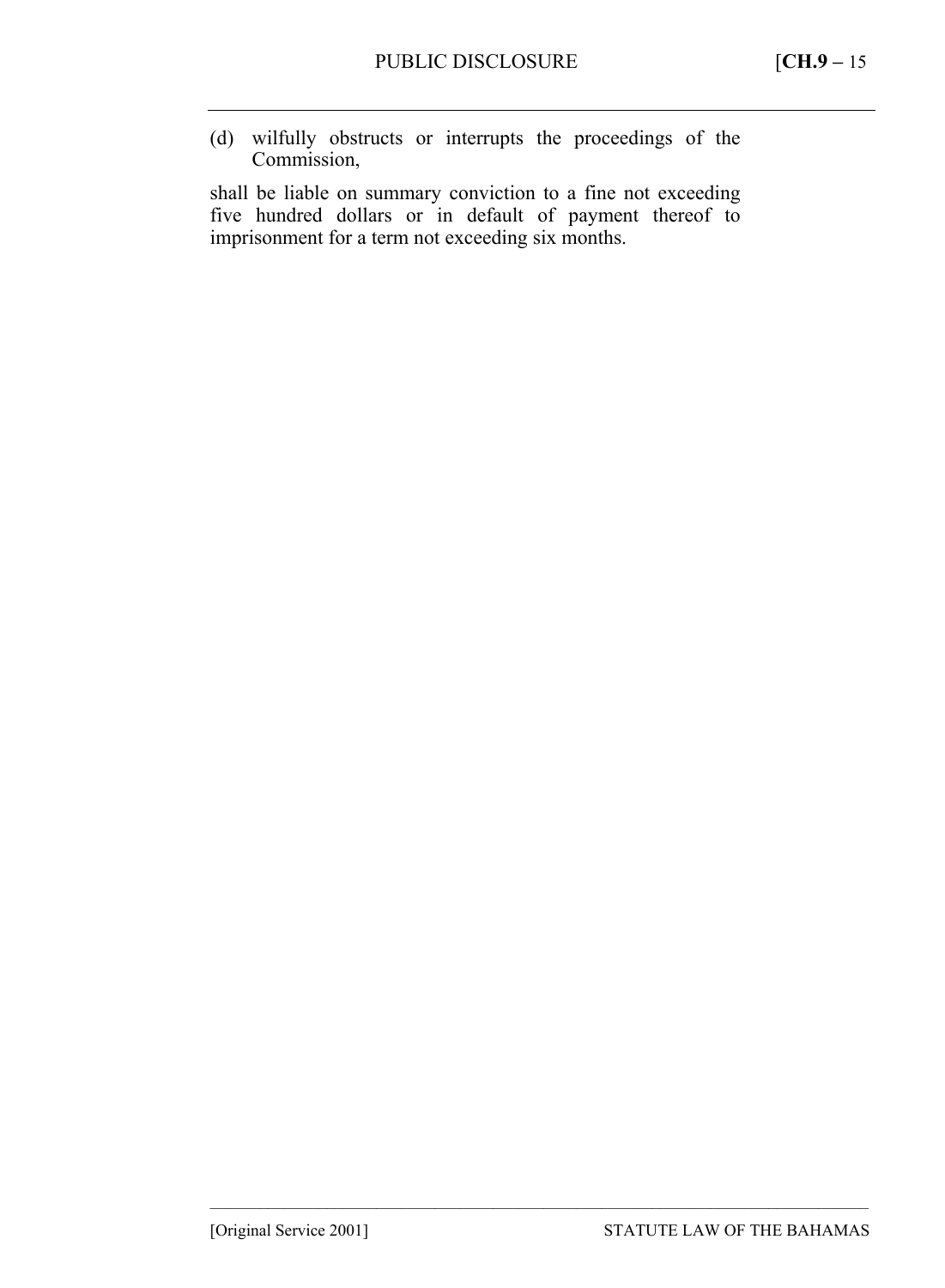| (Note: If there is insufficient space falling under any section, the required information may be supplied on a separate sheet and a note inserted under the section<br>S.I. 11/1979<br>THE PUBLIC DISCLOSURE ACT<br>FORM A (Sections 4 and 12)<br>SECOND SCHEDULE.<br><b>DECLARATION</b><br>(Chapter 9) | Declaration                                                                                                                                        | (a) Where any property is held by the declarant, the declarant's spouse or the declarant's child or children in trust for any other person. this should be indicated |                                       |                                                         |                                         | Current \$<br>Savings/Deposit \$<br>Account No. |                        |                                   |                                                                  |                                                                      | Where held<br>Amounts \$ |                                                                                                                                                                                      | Estimated Market Value<br>Nominal Value \$<br>Date of Acquisition or Purchase |                                                                              |
|---------------------------------------------------------------------------------------------------------------------------------------------------------------------------------------------------------------------------------------------------------------------------------------------------------|----------------------------------------------------------------------------------------------------------------------------------------------------|----------------------------------------------------------------------------------------------------------------------------------------------------------------------|---------------------------------------|---------------------------------------------------------|-----------------------------------------|-------------------------------------------------|------------------------|-----------------------------------|------------------------------------------------------------------|----------------------------------------------------------------------|--------------------------|--------------------------------------------------------------------------------------------------------------------------------------------------------------------------------------|-------------------------------------------------------------------------------|------------------------------------------------------------------------------|
| showing the total<br>STATUTE LAW OF THE BAHAMAS                                                                                                                                                                                                                                                         | and of income for the period of twelve months (or other period where appropriate) ending on that date.<br>Declaration of assets and liabi<br>NOTE: | (b) The declaration date should be the date as at which pursuant to section 4 or 9 the declaration is to be made.                                                    | Name of declarant's spouse<br>Name of | Name of declarant's child or children (under age of 21) | 1. Particulars of bank accounts held by | address of bank<br>Name and                     | (b) Declarant's spouse | (c) Declarant's child or children | Letters of verification from banks should be submitted.<br>NOTE: | 2. Particulars of cash in excess of \$500 held other than in bank by |                          | 3. Particulars of bonds, stocks, shares and similar investments held by -<br>(c) Declarant's child or children<br>(b) Declarant's spouse<br>(a) Declarant<br>[Original Service 2001] | Investments and where situate                                                 | (a) Daolarant's obild or obildran<br>(b) Declarant's spouse<br>(a) Declarant |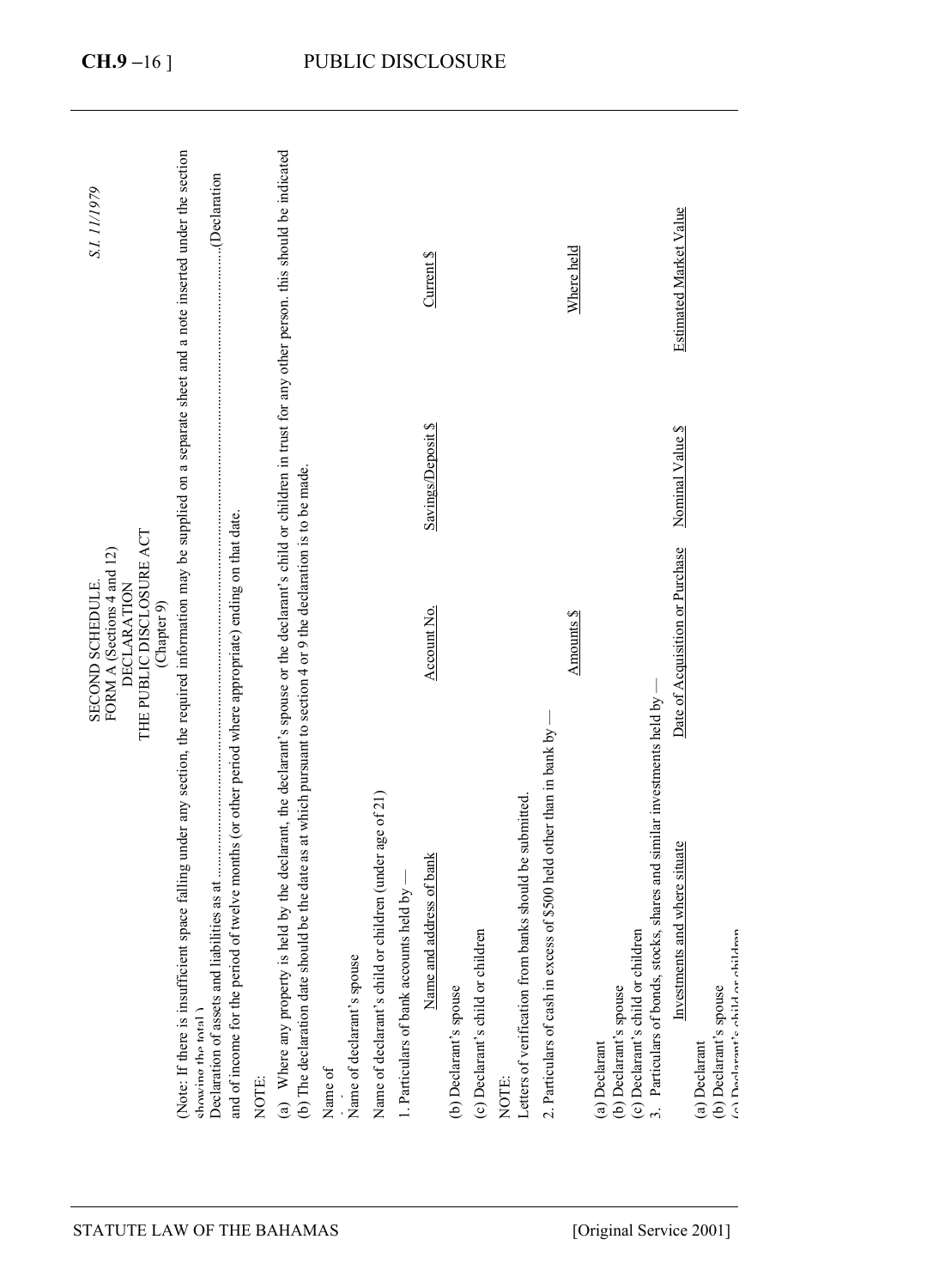|                            | such as houses and land held by -<br>4. Particulars of immovable property                                                                                                    |                                                                            |          |                                        |                           |
|----------------------------|------------------------------------------------------------------------------------------------------------------------------------------------------------------------------|----------------------------------------------------------------------------|----------|----------------------------------------|---------------------------|
| [Original Service 2001]    | Description (recording<br>reference, if available)                                                                                                                           | Date of Acquisition or Purchase                                            |          | Purchase Price\$                       | Estimated Market Value \$ |
|                            | (b) Declarant's spouse<br>(a) Declarant                                                                                                                                      |                                                                            |          |                                        |                           |
|                            | Houses should be valued unfurnished and furniture included under paragraph 3.<br>NOTE:                                                                                       |                                                                            |          |                                        |                           |
|                            | 5. Particulars of personal property such as furniture, boats, clothing, jewellery, coins, stamps, and any other valuable property<br>(b) Declarant's spouse<br>(a) Declarant |                                                                            |          |                                        |                           |
|                            | 6. Particulars of moneys invested in<br>(c) Declarant's child or children                                                                                                    | mortgages or business ventures other than investments shown in paragraph 3 |          |                                        |                           |
|                            | Investment<br>Type of                                                                                                                                                        | of Investment \$<br>Amount                                                 | Term     | (if applicable)<br>Interest Rate       | Annual Income \$          |
|                            | (c) Declarant's child or children<br>(b) Declarant's spouse<br>(a) Declarant                                                                                                 |                                                                            |          |                                        |                           |
|                            | Amount \$<br>7. Other accounts receivable -                                                                                                                                  |                                                                            | Date due | Due front                              | Purpose                   |
| STATUTE LAW OF THE BAHAMAS | (c) Declarant's child or children<br>(b) Declarant's spouse<br>(a) Declarant                                                                                                 |                                                                            |          |                                        |                           |
|                            | 8. Particulars of motor vehicles owned by or on hire for any period to or on loan for a period in excess of two months to                                                    |                                                                            |          |                                        |                           |
|                            | Description (including age)                                                                                                                                                  |                                                                            |          | Purchase Price, or terms of hireage \$ | Estimated Market Value \$ |
|                            | (a) Declarant                                                                                                                                                                |                                                                            |          |                                        |                           |
|                            | (c) Declarant's child or children<br>(b) Declarant's spouse                                                                                                                  |                                                                            |          |                                        |                           |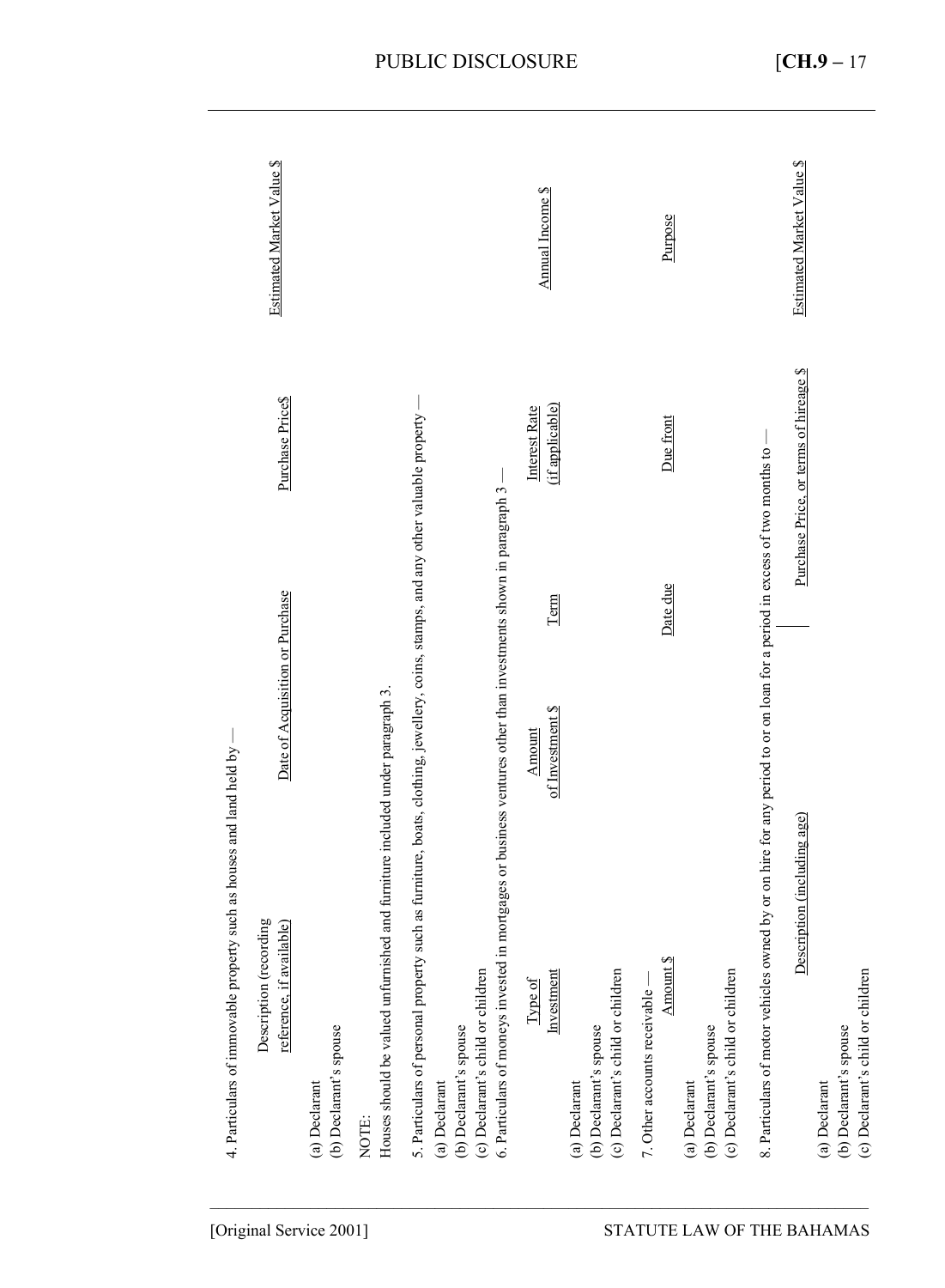| Surrender Value<br>Estimated Cash<br>S                                                                   |                                         |                                                                                                           | <b>Estimated Value \$</b>        |                                                             |                                                                                                                                                                                                       | Estimated<br>Value \$                      |                                                                              |                                                                                                                                                      | Total \$                                                            |                                         |                                   |                                          | How secured                |                        |                                   |
|----------------------------------------------------------------------------------------------------------|-----------------------------------------|-----------------------------------------------------------------------------------------------------------|----------------------------------|-------------------------------------------------------------|-------------------------------------------------------------------------------------------------------------------------------------------------------------------------------------------------------|--------------------------------------------|------------------------------------------------------------------------------|------------------------------------------------------------------------------------------------------------------------------------------------------|---------------------------------------------------------------------|-----------------------------------------|-----------------------------------|------------------------------------------|----------------------------|------------------------|-----------------------------------|
| $_{\rm Face}$<br>alue<br>S<br>issue and<br>Date of<br>maturity<br>date of                                |                                         |                                                                                                           |                                  |                                                             |                                                                                                                                                                                                       | By whom being held<br>and in what capacity |                                                                              | the relevant 12-month period ending on the 31st day of December or other period where appropriate including perquisites such as house, entertainment | <b>Amount From</b><br>Each Source \$                                |                                         |                                   |                                          | Date due                   |                        |                                   |
| Description<br>and amount<br>of premium<br>of policy,                                                    |                                         |                                                                                                           | Contents                         |                                                             |                                                                                                                                                                                                       | Owned by                                   |                                                                              |                                                                                                                                                      |                                                                     |                                         |                                   |                                          |                            |                        |                                   |
| Insurance<br>Company<br>Name of                                                                          |                                         |                                                                                                           |                                  |                                                             |                                                                                                                                                                                                       |                                            |                                                                              |                                                                                                                                                      | Security Income and Other Income<br>Source - Salary, Realty Income, |                                         |                                   |                                          | Date of obligation         |                        |                                   |
| Beneficiary<br>Name of<br>9. Particulars of insurance policies held by -<br>Name of<br>Insured<br>Person | (b) Declarant's spouse<br>(a) Declarant | 10. Particulars of safety deposit box (not disclosed in paragraph 5)<br>(c) Declarant's child or children | e held<br>Where<br>(a) Declarant | (c) Declarant's child or children<br>(b) Declarant's spouse | 11. Particulars of any other property held by any person other than the owner but owned by the declarant, the declarant's spouse or the declarant's schild or children, whether in trust or otherwise | Property                                   | (c) Declarant's child or children<br>(b) Declarant's spouse<br>(a) Declarant | 12. Particulars of income (in respect of<br>allowances etc.) of                                                                                      |                                                                     | (b) Declarant's spouse<br>(a) Declarant | (c) Declarant's child or children | 13. Particulars of secured debts payable | Amount \$<br>(a) Declarant | (b) Declarant's spouse | (c) Declarant's child or children |
| STATUTE LAW OF THE BAHAMAS                                                                               |                                         |                                                                                                           |                                  |                                                             |                                                                                                                                                                                                       |                                            |                                                                              |                                                                                                                                                      |                                                                     |                                         |                                   |                                          | [Original Service 2001]    |                        |                                   |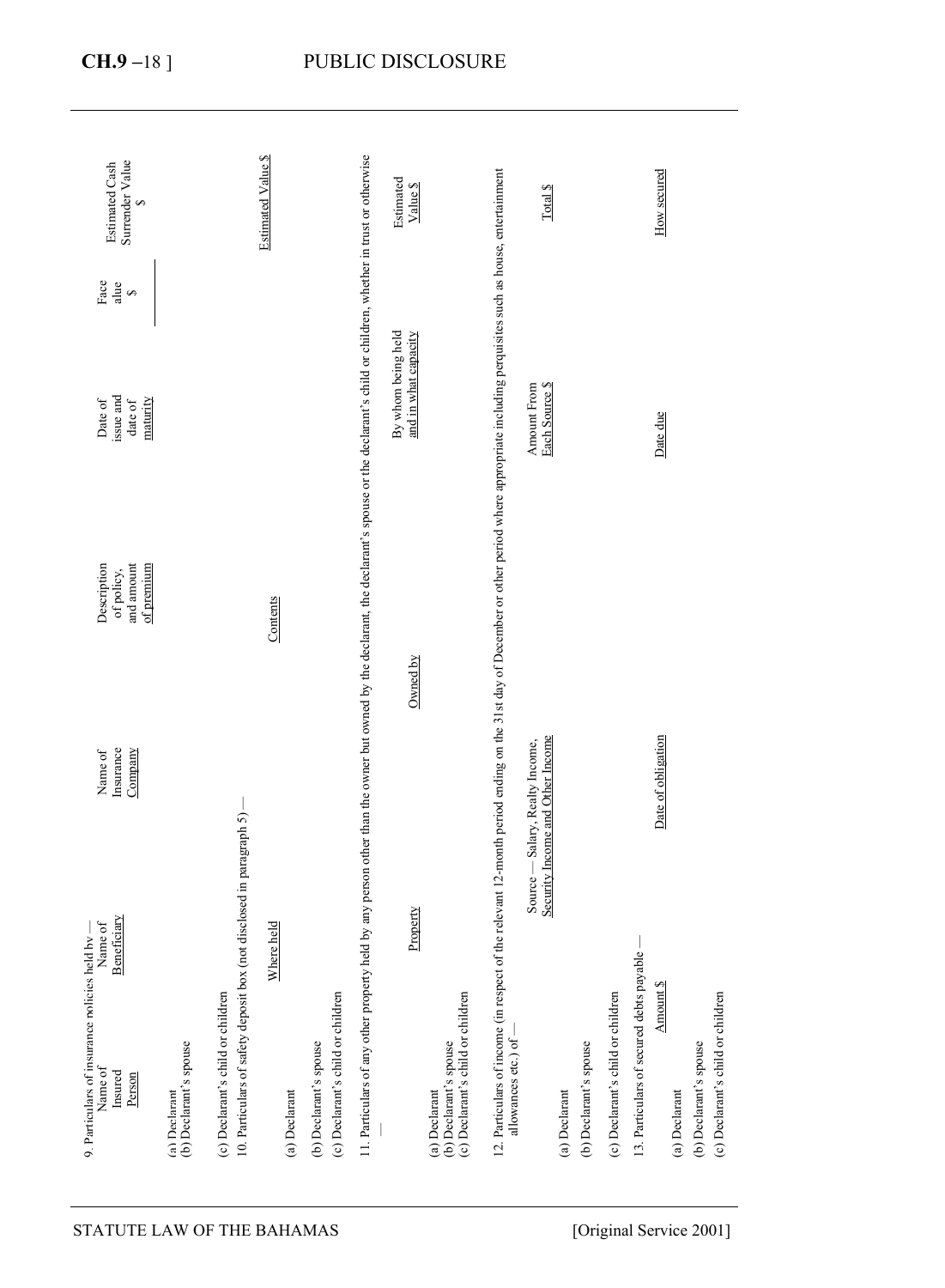|                                           |                                                                                                                                                |                                                                       |                                                                                                                                                                                                                               |                        | Signature of Declarant             |
|-------------------------------------------|------------------------------------------------------------------------------------------------------------------------------------------------|-----------------------------------------------------------------------|-------------------------------------------------------------------------------------------------------------------------------------------------------------------------------------------------------------------------------|------------------------|------------------------------------|
| Description                               |                                                                                                                                                | Price \$                                                              |                                                                                                                                                                                                                               |                        | Justice of the Peace/Notary Public |
| Amount (balance owing) \$                 | Particulars of any property acquired or disposed of during the relevant 12-month period ending on the 31st day of December in respect of which | disposal of, as the case may require<br>Details of any acquisition or | I do hereby solemnly and sincerely declare that the particulars given by me herein are, to the best of my knowledge, true and accurate.<br>Explanation of contents of this declaration (if declarant considers it necessary). | $\mathbf{d}\mathbf{a}$ | $\frac{1}{2}$                      |
| 14. Particulars of other liabilities of - | declaration is made-<br>(b) Declarant's<br>c) Denalagn s<br>(a) Declarant<br>15.                                                               | Property                                                              | (c) Declarant's<br>child or<br>16 <sub>1</sub>                                                                                                                                                                                |                        |                                    |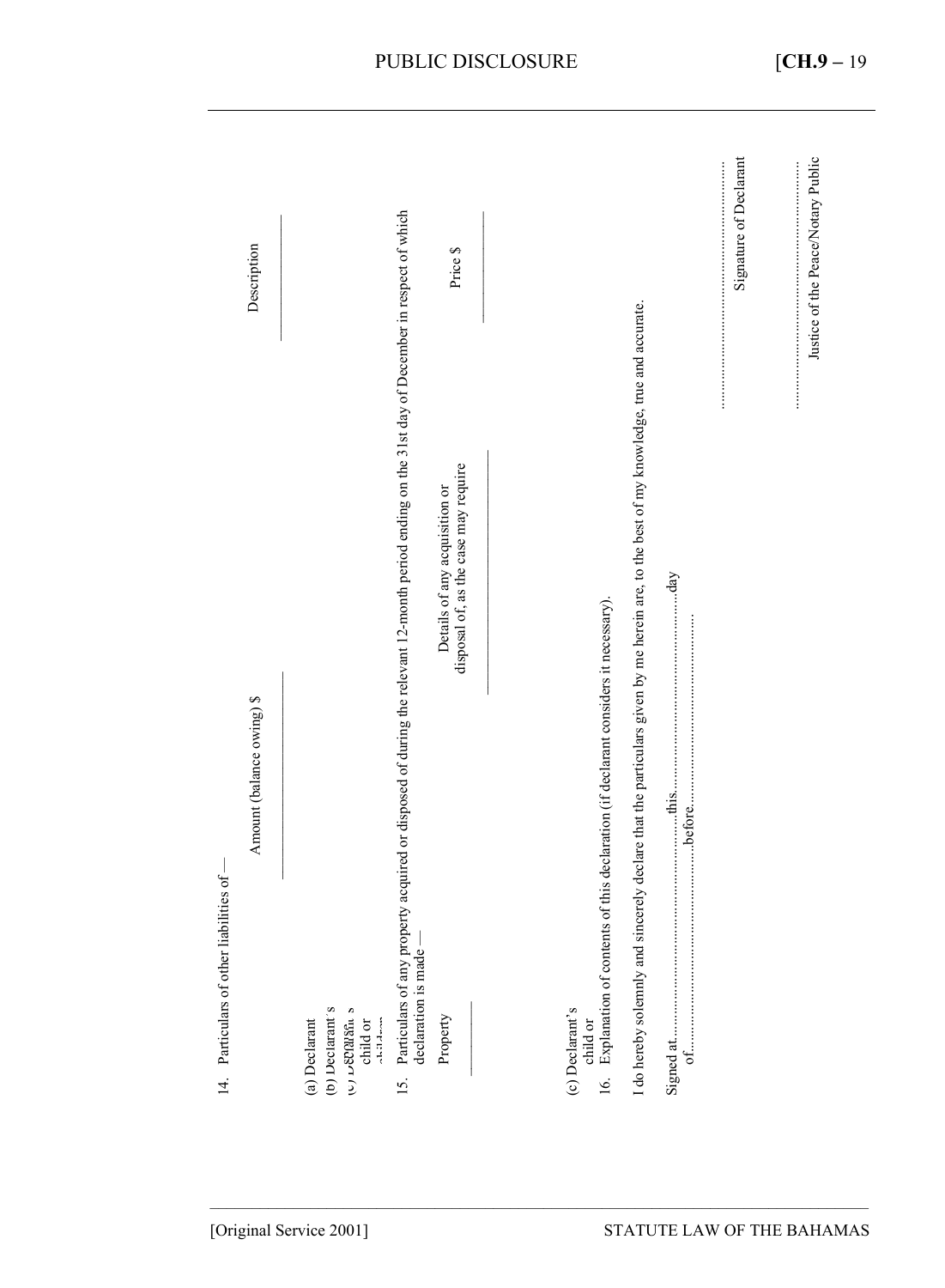*S.I. 11/1979* 

#### **SECOND SCHEDULE**

#### **FORM B (Section 6(2))**

#### **SUMMARY OF DECLARATION**

### **THE PUBLI**C **DISCLOSURE ACT (Ch. 9)**

Name of Declarant:

Summary of Assets and Liabilities of the Declarant, his spouse and children (if applicable) as at and of income for the period of twelve months (or other period where appropriate) ending on the date

| <b>ASSETS</b>                                                                                                                                                                                                                     |                                  | <b>INCOME</b>                                              | <b>LIABILITIES</b>                                                                                                                                         |
|-----------------------------------------------------------------------------------------------------------------------------------------------------------------------------------------------------------------------------------|----------------------------------|------------------------------------------------------------|------------------------------------------------------------------------------------------------------------------------------------------------------------|
| 1. Savings Account(s)\$<br>2. Current Account(s)<br>3. Securities<br>4. Real Estate<br>5. Other Personal<br>Property<br>6. Real Estate<br>Mortgages<br>Receivable and<br><b>Business</b><br>Investments<br>7. Accounts Receivable | 1.<br>2.<br>3.<br>$\mathbf{4}$ . | Salary<br>Realty Income<br>Security Income<br>Other Income | \$<br>\$<br>1. Real Estate<br>Mortgage(s)<br>Payable<br>2. Notes Payable —<br>Secured<br>3. Notes Payable $-$<br>Unsecured<br>4. Other Accounts<br>Payable |
| 8. Automobiles                                                                                                                                                                                                                    |                                  |                                                            |                                                                                                                                                            |
| 9. Cash Value of Life<br>Insurance(s)                                                                                                                                                                                             |                                  |                                                            |                                                                                                                                                            |
| <b>TOTAL ASSETS</b>                                                                                                                                                                                                               |                                  | TOTAL INCOME                                               | <b>TOTAL LIABILITIES</b>                                                                                                                                   |
| NET WORTH                                                                                                                                                                                                                         |                                  |                                                            |                                                                                                                                                            |

The Commission hereby certifies that the declaration submitted by the declarant has been examined and is satisfied that a full declaration has been made in accordance with the provisions of the Act.

..................................................

Secretary Public Disclosure Commission

Dated this ............................... day of ..................................., 19 .......